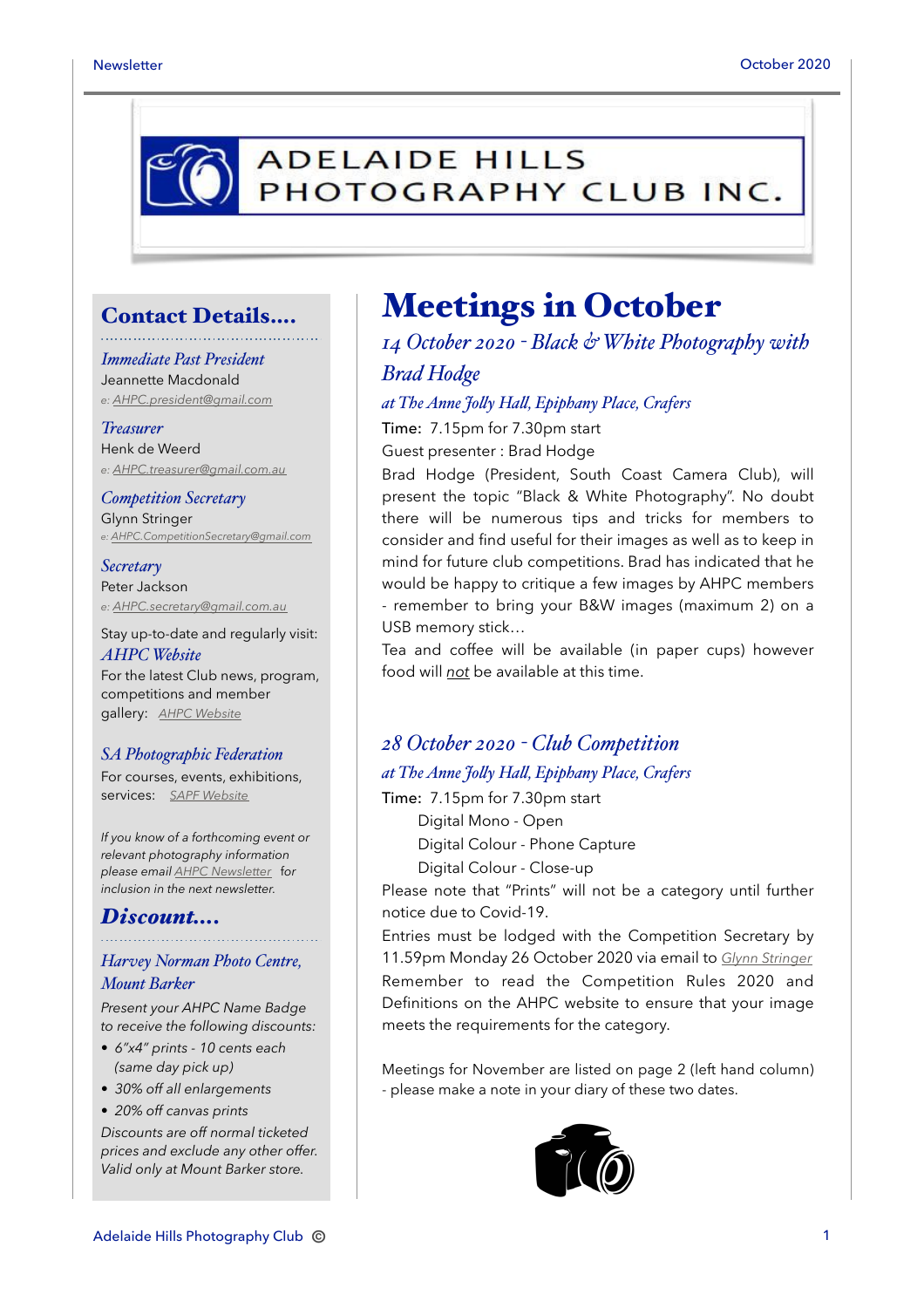#### Program 2020….

#### *October*

#### *Wed 14: Brad Hodge*

Workshop - "Black & White Photography"

#### *Wed 28: Competition*

Digital Colour - Phone capture Digital Colour - Close-up Digital Mono - Open

#### *November*

#### *Wed 11: Louise Bagger*

"Portrait Photography & Studio Lighting"

*Wed 25: Brian Cartwright*

"Birds in Flight"

#### *December*

Christmas Dinner - please refer to item adjacent this column.

*Note: Correct at the time of p u b l i c a t i o n - s u b j e c t t o a m e n d m e n t b y t h e A H P C Committee - adequate notification*   $to$  AHPC members will be *p u b l i s h e d i n f o r t h c o m i n g newsletter(s) and the AHPC website, or via email.* 

#### Program 2021….

Members are encouraged to have input in the Club Program for 2021. Suggestions for topics, field trips etc should be sent to *[AHPC.president@gmail.com](mailto:AHPC.president@gmail.com)* by no later than 5pm Monday 2 Nov 2020.

Are you interested in helping out on the Program Committee planning for the year ahead needs to be completed by the end of 2020.

# Bits 'n Pieces….

### *Attending Meetings*

As meetings have resumed at Anne Jolly Hall, you are encouraged to attend the various meetings and hear the guest speakers that have been arranged by the AHPC Meetings committee. If you are concerned about safety issues with Covid-19, please be assured that all precautions are in place and that AHPC has appointed Covid-19 Marshalls as required in SA.

## *Covid-19 Safe Plan 2020*

- AHPC has lodged its Covid-19 Safe Plan and meetings will be a maximum 2 hours and no more than 58 persons within the Hall. The Plan is available at every meeting at Anne Jolly Hall.
- Should any member have the slightest hint of a: Cold Headache Sore throat Fever we ask that for the sake of other members, and to comply with SA

Health's Covid-19 decrees, please do not attend the meeting.

# *Membership Details*

Your help is required …. members are asked to confirm their contact details so that the AHPC database can be as accurate as possible. Please advise the following:

Full name Address

Contact phone number Email address

Please note that financial member's current contact details are required for the SAPF insurance cover, and all details are kept confidential.

As some information is currently out-of-date, it would be a good time to advise your preferred contact person (in the event of an emergency) please include the full name of contact person and phone number (mobile preferred). Please email your contact information to *[AHPC.president@gmail.com](mailto:AHPC.president@gmail.com)*

#### *Christmas Dinner*

The Committee is looking at suitable venues for this year's AHPC Christmas Dinner. If members have any suggestions for a preferred venue and date (eg you might like it to be held on a night in the last week of November or first week of December) please email *[AHPC.president@gmail.com](mailto:AHPC.president@gmail.com)* as soon as possible.

#### *Let's celebrate a milestone!*

AHPC will celebrate its 10th anniversary in July 2021. The Committee is looking for suggestions for the type of event that members would be interested in attending. Your input is valuable and greatly appreciated - please email your thoughts/suggestion(s) to *[AHPC.president@gmail.com](mailto:AHPC.president@gmail.com)*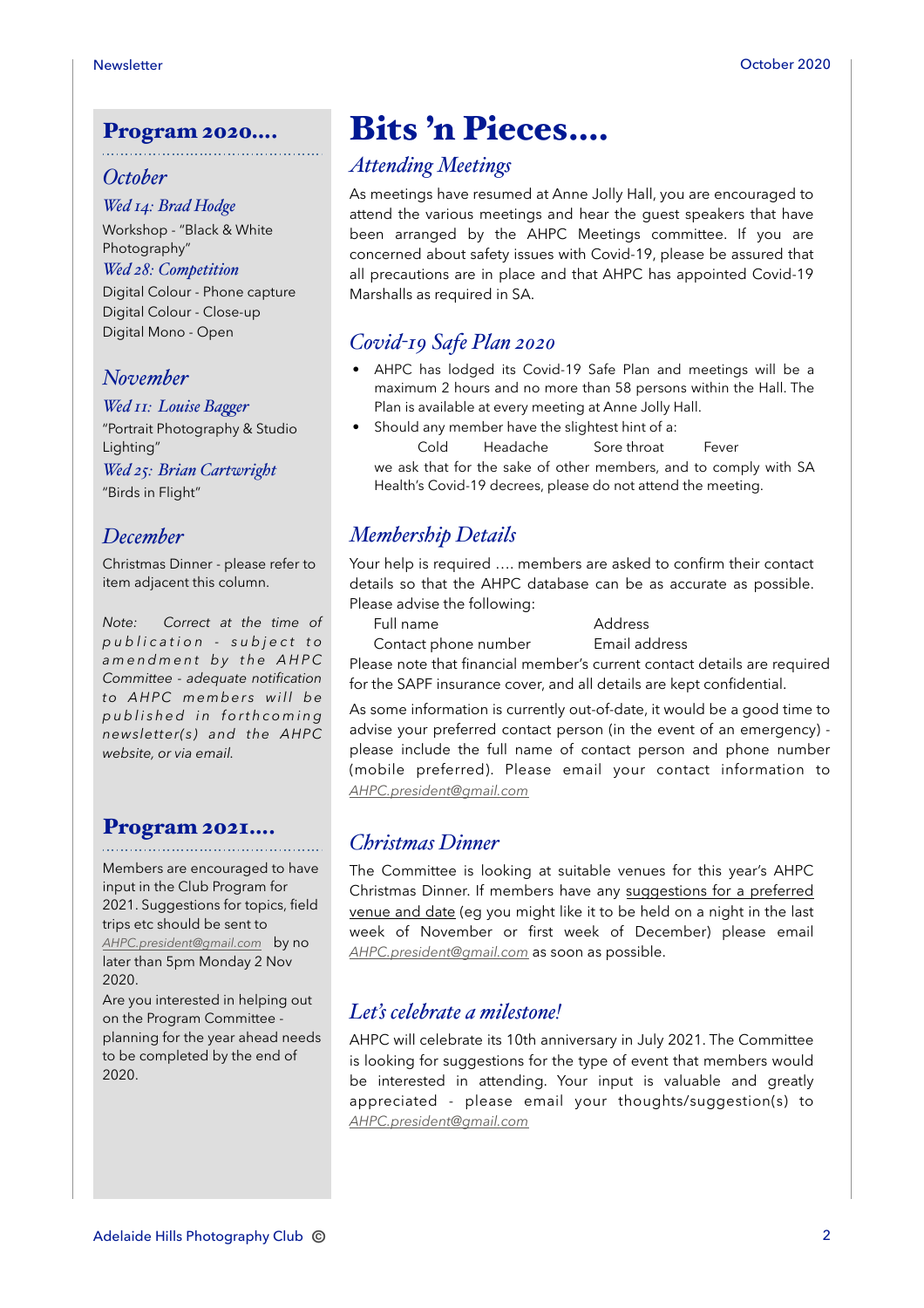#### *Program 2021*

It's that time of the year again - planning is under way for next year's program. So that the program can be tailored around the members' needs and preferences, your input would be very much appreciated. You can email *[Jeannette Macdonald](mailto:AHPC.president@gmail.com?subject=Program%202021)* as soon as possible with your ideas and if you are interested in being involved on the Program Committee - we need two (2) additional members to help out in planning the year ahead. After the year to forget due to Covid-19, we need to have an uplifting 2021 and members participating at meetings whether they are competition nights, field trips, workshops or guest speakers.

## *Membership Renewals*

As you are aware the AHPC Committee decided earlier this year, that due to the Covid-19 restrictions and the cancellation of meetings, it would extend membership from 30 June 2020 to 31 December 2020. That date is creeping up on us.

Now is the time to renew your membership subscription fee which will extend your membership until the revised date of 30 June 2020.

The special 6-month renewal fees are as follows:

- Full Membership \$40.00
- Pensioner, Concession Card Holders or Students \$25.00

For members who prefer to renew via EFT are details are:

- Account Name: Adelaide Hills Photography Club (AHPC)
- National Bank of Australia (NAB)
- BSB 085-745
- Account Number: 12-298-3666

When paying EFT please include your name and club member number (this can be found on your current membership card).

If preferred, you may pay in cash or by cheque at club meetings - an official receipt will be issued Early payments will be appreciated.

Please note: To be able to participate in club competitions you must be a financial member. For more information please contact Henk de Weerd *[AHPC.treasurer@gmail.com.au](mailto:AHPC.treasurer@gmail.com.au)*

#### *Results*

This year's 6-way Inter-Club photographic competition became 5-way as AHPC was not in a position to submit entries. The event was conducted on Monday 31 August online via Zoom and had modified rules. Clubs entered 10 of their best projected images in each of 2 sections, viz. Colour - Open and Mono - Open. This meant a total of 20 images from each Club and 100 images overall.

Judges were David Rowlands, Chris Schultz and Ross Pollock. Here are the results for the SDPC Trophy for Clubs:

| 1st         | South Coast Camera Club                      | 230 points |
|-------------|----------------------------------------------|------------|
| 2nd (equal) | Goolwa Camera Club                           | 176 points |
| 2nd (equal) | Strathalbyn & District Camera Club           | 176 points |
| 4th         | Murray Bridge International Photography Club | 152 points |
| 5th         | Meadows Valley Camera Club                   | 149 points |
|             |                                              |            |

| Top Colour - Open | Nicole Rix (SCCC)     | "One Summer" |
|-------------------|-----------------------|--------------|
| Top Mono - Open   | Marianne Hodge (SCCC) | "Freckles"   |
| Top Overall Image | Marianne Hodge        | "Freckles"   |

Congratulations to SCCC and the individual award recipients. Well done to the organising committee. Hopefully AHPC will regain the top place in 2021!!